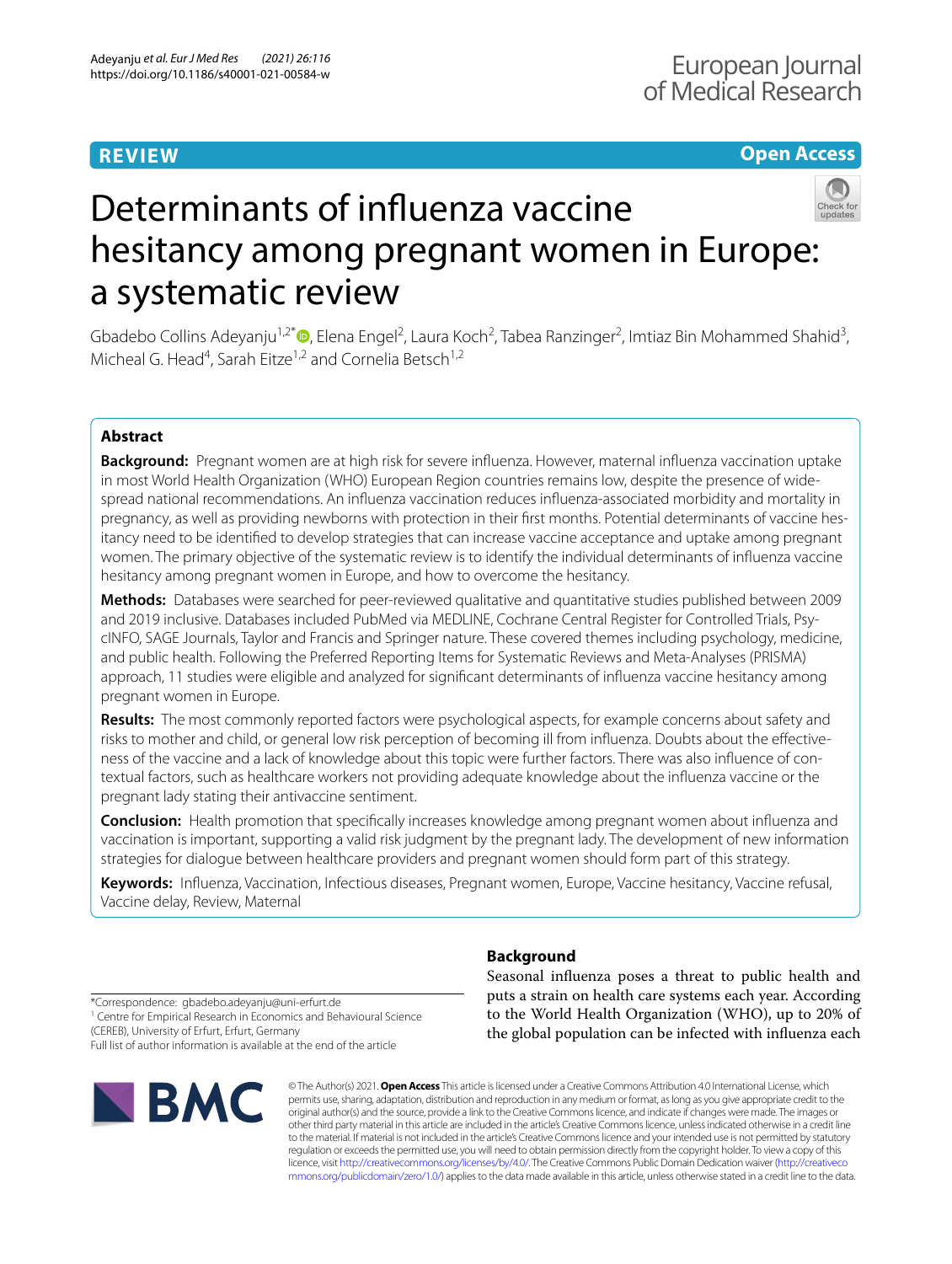season  $[1]$ . The high rate of infections can result in many deaths and hospitalizations, especially during severe outbreaks [\[2\]](#page-10-1). In 2017, at least 650,000 deaths worldwide were associated with infuenza, with an estimated 72,000 deaths in Europe [\[1](#page-10-0)]. One of the particularly vulnerable groups is pregnant women, as they are susceptible to an infuenza illness [\[3](#page-10-2)], and increased risk of preterm birth and fetal death  $[4]$  $[4]$ . These risks are due to physiological and immunological changes during pregnancy that make women more sensitive to viral pathogens [\[5](#page-10-4)]. Within the population, pregnant women are at greater risk of infuenza-associated morbidity and mortality [\[3](#page-10-2), [4,](#page-10-3) [6](#page-10-5)].

A study considering 20,000 pregnant women over 6 years in the United States, Australia, Israel, and Canada, showed that there was a 40% reduction in hospitalizations from infuenza in vaccinated individu-als [\[7](#page-10-6)]. The European Centre for Disease Control has highlighted how pregnant women are among highrisk groups for severe infuenza and hold a protective role for their unborn children and early births. The burden of infuenza in infants can be greatly reduced by increased vaccination among pregnant women [[8\]](#page-10-7), reducing the risk of transmission to children during their frst months of life.

Besides the risks to the mother, infuenza can also lead to complications during pregnancy, which afect the health of the unborn child [[3,](#page-10-2) [6,](#page-10-5) [9](#page-10-8)]. To prevent severe outcomes, infuenza vaccinations are commonly recommended for pregnant women in their second or third trimester [\[3](#page-10-2), [10\]](#page-10-9). Current research suggests that infuenza vaccination presents no health risks to pregnant women and does not increase the risk of pregnancy complications [[11\]](#page-10-10). Despite the risks of infuenza and the positive impact of vaccination, one-third of pregnant women refuse to get vaccinated despite receiving the recommendation to do so, and only approximately half of eligible pregnant women received the influenza vaccine in 2018  $[12-14]$  $[12-14]$  $[12-14]$ . In Italy, 96% of pregnant women went unvaccinated against infuenza during the 2016–2017 infuenza season, with noted contributory factors including drug refusal and the belief that there would be adverse events from vaccination [[15\]](#page-10-13).

According to the frst comprehensive assessment of seasonal infuenza vaccine coverage in the World Health Organization (WHO) European Region (2008/09 and 2014/15), infuenza vaccination coverage has been declining among high-risk groups [[16\]](#page-10-14). This hinders responsive preparedness and capacity to protect the population against recurrent infuenza epidemics and may have a negative impact against other emerging outbreaks and public health emergencies, such as COVID-19.

Therefore, the goal of this review is to lay the groundwork for an evidence-based framework by identifying factors that drive infuenza vaccine acceptance and demand among pregnant women in Europe. The findings can inform country- and regional-level policy decisions and complement health promotion activities.

#### **Vaccine hesitancy**

Vaccine hesitancy has been identifed as one of the leading factors that contributes to low vaccination coverage [[17\]](#page-10-15). It was identifed by the World Health Organization as "one of the 10 greatest threats to global health in 2019" [\[18](#page-10-16)], and has been an important topic across COVID-19 vaccine development and roll-out [[19](#page-10-17), [20\]](#page-10-18). People may accept some vaccines but reject others, and their beliefs may change over time. Hence, vaccine hesitancy is not always evident as a total refusal of all vaccines but as decision-making that can range between general rejection and acceptance of all vaccines  $[17, 21]$  $[17, 21]$  $[17, 21]$  $[17, 21]$ . The WHO Sage Working Group defines vaccine hesitancy as the "delay in acceptance or refusal of vaccination despite availability of vaccination services" [[21\]](#page-10-19). Vaccine hesitancy is complex and context specifc, varying across time, place and vaccines [[22](#page-10-20)].

Determinants infuencing vaccine hesitancy are multi-dimensional and vary across vaccines and target groups [[23](#page-10-21)]. It is therefore important to understand that determinants of vaccine hesitancy cannot necessarily be generalized across diferent vaccines and contexts, as barriers to vaccine uptake can vary [[24](#page-10-22)]. Seasonal infuenza requires annual vaccination, but in some countries it is recommended only for certain population groups and may therefore be associated with specifc attitudes and myths. Hence, these factors should be considered when investigating infuenza vaccine hesitancy  $[25]$  $[25]$ . The Theory of Planned Behavior provides a framework for considering psychological insights around vaccine hesitancy, as used for example by Schmid et al.  $[25]$  $[25]$ . They incorporated different clusters of determinants that infuence vaccination intention and behavior. Therefore, determinants can be categorized into physical, contextual, sociodemographic, and psychological determinants to identify possible barriers to vaccine uptake.

#### **Objectives**

Among the large body of evidence and numerous systematic reviews on infuenza vaccine hesitancy [[25–](#page-10-23) [27\]](#page-10-24), only a small number focus on pregnant women [[28](#page-10-25)[–30](#page-10-26)]. To the best of our knowledge, there is no specifc European perspective on the topic. Analyzing the phenomena from a European perspective might ofer relevant and geographically specifc insights into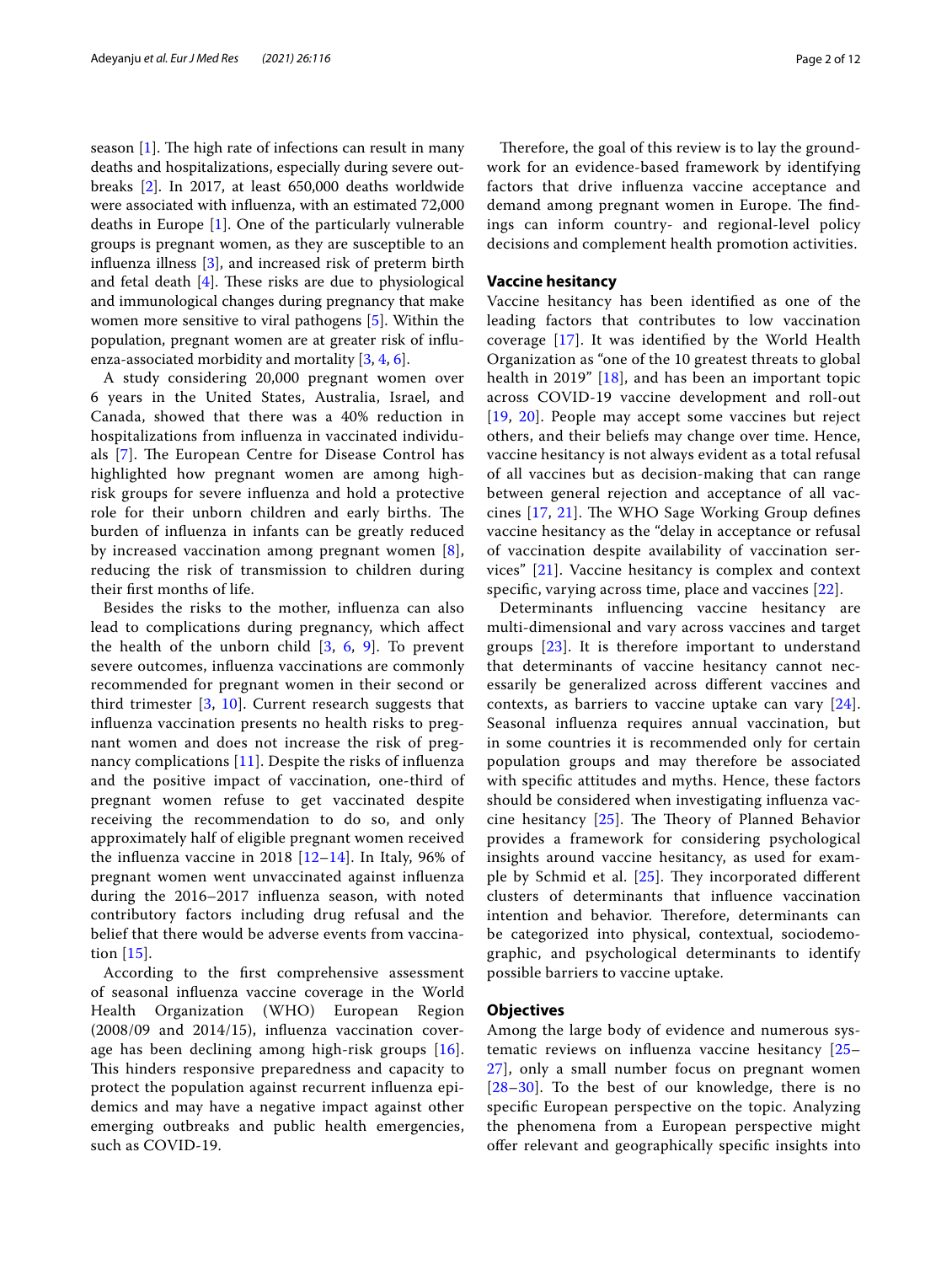vaccine hesitancy, as evidence suggests that it is particularly common in countries with well-established health systems [[31\]](#page-10-27). As the Sage Working Group suggests, factors leading to low vaccine acceptance can help to partially explain low vaccination rates in countries where immunization is easily accessible for the population. In countries where access to healthcare and vaccination services is more limited, vaccine acceptance is probably not the main driving force behind low vaccination coverage [\[21](#page-10-19)]. It is therefore reasonable to assume that determinants of vaccination hesitancy and acceptance vary across countries and settings. Thus, the primary objective of the systematic review is to identify the individual determinants of infuenza vaccine hesitancy among pregnant women in Europe. Based on the framework by Schmid et al. [\[25](#page-10-23)], the secondary objectives include the identifcation of specifc factors that predict vaccine hesitancy, such as psychological, sociodemographic, physical, and contextual factors.

## **Methods**

#### **Eligibility criteria**

The study characteristics are generally based on the Population/Inter vention/Comparator/Outcome (PICO) approach  $[32]$  $[32]$  $[32]$ . The population under review (P) was pregnant women in WHO European Region member countries. Instead of an intervention (I), we assessed the determinants or factors infuencing the outcome. There was no comparator  $(C)$ , and lastly, the determined outcome (O) was infuenza-vaccine hesitancy. Characteristics used as criteria for study eligibility are listed in Table [1](#page-2-0). The main criteria were studies that focused on seasonal infuenza vaccination, pregnant women in European countries, publications between 2009 and 2019 inclusive, and empirical studies that were peer reviewed and in English language. All studies relating to pregnant women and seasonal infuenza vaccination were central to the review inclusion guideline.

#### **Search and selection process**

Table [2](#page-3-0) shows the search terms used in this review. From these, a broad search string was developed and then adapted to all databases (see Appendix  $1$ ). This systematic review used databases in diferent areas to capture the great variety of aspects that defne infuenza vaccine hesitancy. The final search included the following databases and publishers: PubMed via MED-LINE, Cochrane Central Register for Controlled Trials, PsycINFO, SAGE, Journals, Taylor and Francis, and Springer Link. The initial search was conducted from 01.20.2020 to 02.15.2020.

Guidelines for each database were created to ensure a systematic and transparent search procedure. These guidelines included a direct link to the website of the database, an adapted search string considering specifc features and operators for each database, and the use of the inclusion and exclusion criteria, for instance, with filters. The analysis followed the PRISMA approach (Fig. [1](#page-4-0)). After duplicates were removed from the 1591 eligible papers, 1536 remaining articles were frst scanned by title and abstract. Then, full texts of the 19 remaining articles were retrieved and assessed against the priori exclusion criteria, and 11 were fnally included (Table [1;](#page-2-0) Fig. [1\)](#page-4-0).

# **Data extraction**

Eleven studies met the inclusion criteria. For the data extraction, an Excel sheet was prepared by EE, LK, and TR, consisting of descriptive study characteristics, methodological aspects, and results of the studies (Table [3](#page-5-0)). The answer categories followed the theoretical framework discussed above. Determinants were considered important if the authors of the original

<span id="page-2-0"></span>**Table 1** Inclusion and exclusion criteria for literature search

| Study inclusion criteria                    | Study exclusion criteria                            |  |  |
|---------------------------------------------|-----------------------------------------------------|--|--|
| Referring to seasonal influenza vaccination | No reference to seasonal influenza vaccination      |  |  |
| Focusing on factors or determinants of      | No inclusion of determinants or                     |  |  |
| influenza vaccine hesitancy                 | factors of influenza vaccine hesitancy              |  |  |
| Focusing on pregnant women                  | No focus on pregnant women                          |  |  |
| Focusing on European countries              | No focus on countries in WHO European region        |  |  |
| Published in English                        | Published in languages other than English           |  |  |
| Published between 01.01.2009 and 11.30.2019 | Published before or after 01.01.2009 and 11.30.2019 |  |  |
| Primary studies                             | Secondary studies (meta-analysis or systematic      |  |  |
| Peer-reviewed journal articles              | Gray literature                                     |  |  |
| <b>Humans</b>                               | Focusing on vaccine uptake rather than hesitancy    |  |  |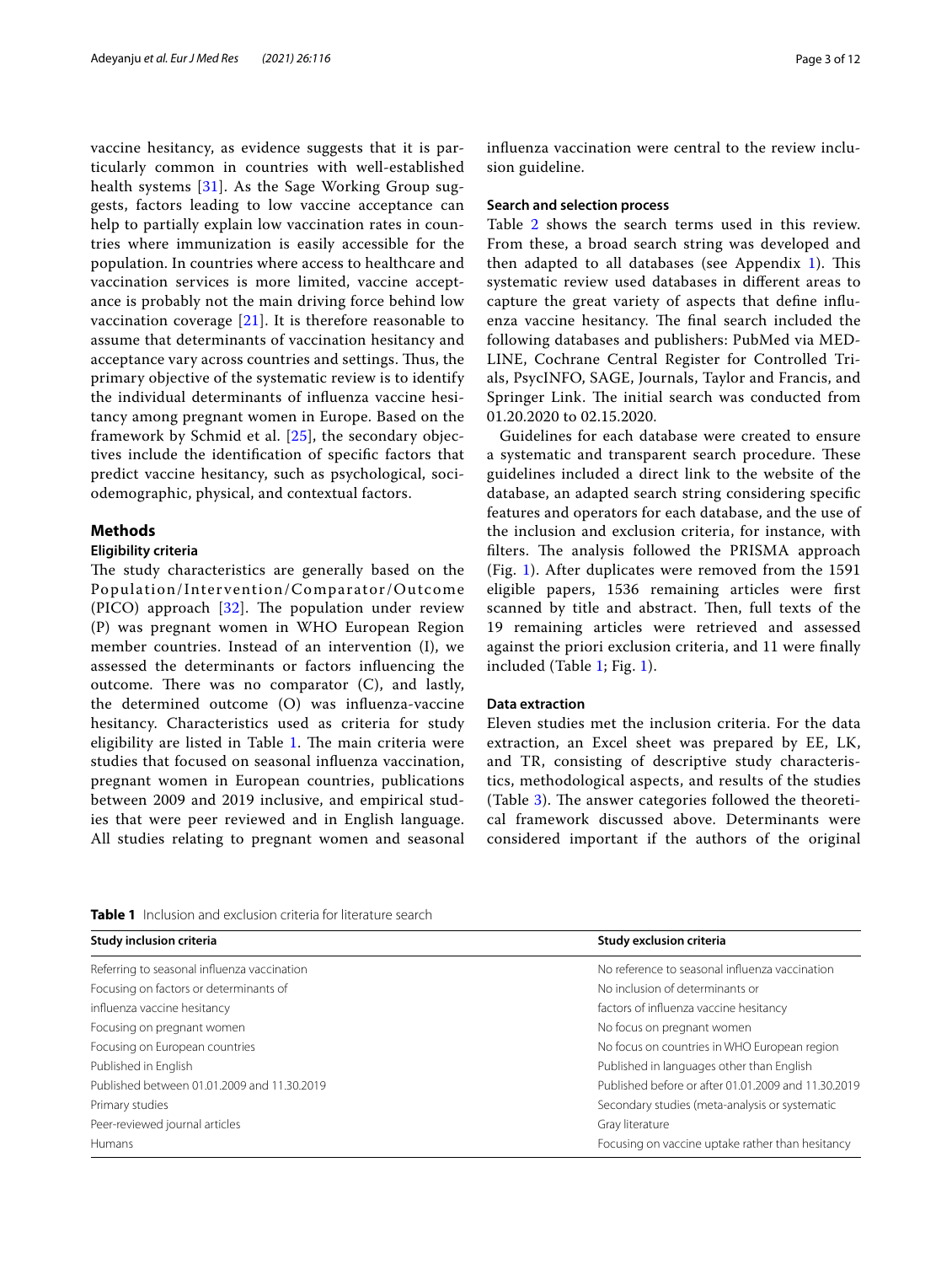<span id="page-3-0"></span>

| Vaccin*   | <b>AND</b> | Influenza*          | <b>AND</b> | Pregnan*                 | <b>AND</b>  | Hesitan*        | <b>AND</b> | Determin*      |
|-----------|------------|---------------------|------------|--------------------------|-------------|-----------------|------------|----------------|
| Immuniz*  |            | Flu                 |            | Girls                    |             | Behavior        |            | Factor         |
| Immunis*  |            | Seasonal Influenza* |            | Women                    |             | Behaviour       |            | Predict*       |
| Inoculat* |            | Flu Shot            |            | Ladies                   |             | Refus*          |            | Delay          |
|           |            | Pandemic Influenza* |            | <b>Expecting Mothers</b> |             | Decision Making |            | Non-Acceptance |
|           |            |                     |            |                          |             | Decision-Making |            |                |
|           |            |                     |            |                          |             | Choice*         |            |                |
|           |            |                     |            |                          |             | Choose          |            |                |
|           |            |                     |            |                          |             | Anti-Vaccine*   |            |                |
|           |            |                     |            |                          | Concern*    |                 |            |                |
|           |            |                     |            |                          | Perception* |                 |            |                |
|           |            |                     |            |                          |             | Confidence      |            |                |
|           |            |                     |            |                          |             | Trust           |            |                |
|           |            |                     |            |                          |             | Doubt*          |            |                |
|           |            |                     |            |                          |             | Skepticism      |            |                |
|           |            |                     |            |                          |             | Unsure          |            |                |

papers listed them in their discussion of the results. The studies were distributed among EE, LK, TR, IS, and GCA to complete the Excel sheet.

# **Synthesis of results**

All data extracted were analyzed and used to inform classifcation of all determinants of infuenza vaccine hesitancy, to address the goal of the review (see Table [4](#page-5-1)).

#### **Quality assessment and risk of bias**

Each study was assessed for risk of bias. The grading of the quality of each study was based on the study design using the Grading of Recommendations Assessment, Development, and Evaluation (GRADE) framework to either downgrade or upgrade the quality [[33,](#page-10-29) [34\]](#page-10-30).

#### **Interrater reliability**

To assess the interrater reliability, from the 1,591 initially identifed studies, 10 studies were chosen randomly. Each author of this systematic review rated the studies independently and decided whether the study should be included or excluded or whether there were any insecurities regarding this decision. The results of the rating are presented in Table  $7$  (see Appendix [3\)](#page-9-2). Inconsistencies were discussed altogether to assure agreement and understanding of the selection criteria. The overall study interrater reliability Kappa coefficient was  $K=0.93$  (where 1.0 is a perfect score) and therefore justifed the approach of the subsequent screening process, meaning each author received a defned num-ber of studies to screen by title and abstract [\[35](#page-11-0)].

# **Results**

#### **Search result**

Figure [1](#page-4-0) presents the PRISMA flow diagram with the process of the selection of papers based on the four different phases: *Identification*, *Screening*, *Eligibility*, and *Including*. After removing the duplicates (55), 1536 potential studies remained. The remaining studies were screened based on title and abstracts. To decide if a study would be included or excluded, predefined eligibility criteria were applied. The screening resulted in the exclusion of 1442 studies, and therefore 94 studies remained. In the next screening comprising 75 studies, reasons for exclusion included: non-Europe region, not peer reviewed, pandemic H1N1 studies, study being a systematic review, etc. For the remaining 19 studies, full-text articles were retrieved and again assessed against the inclusion and exclusion criteria. As a result, 8 studies were excluded, and 11 studies met the final criteria. These studies were included in the data extraction.

## **Study** *characteristics*

Within the timeframe of 2009–2019, 9 of 11 included publications were published between 2015 and 2019, one manuscript was published in 2012, and one in 2014. There were no studies from Eastern Europe. Publications mostly came from Northern, Western and Southern European countries, including Germany, Italy, Spain, Switzerland, Ireland, England, France, and Greece. All the studies were published in medical or public health-related journals, suggesting a potential lack of insight from other disciplines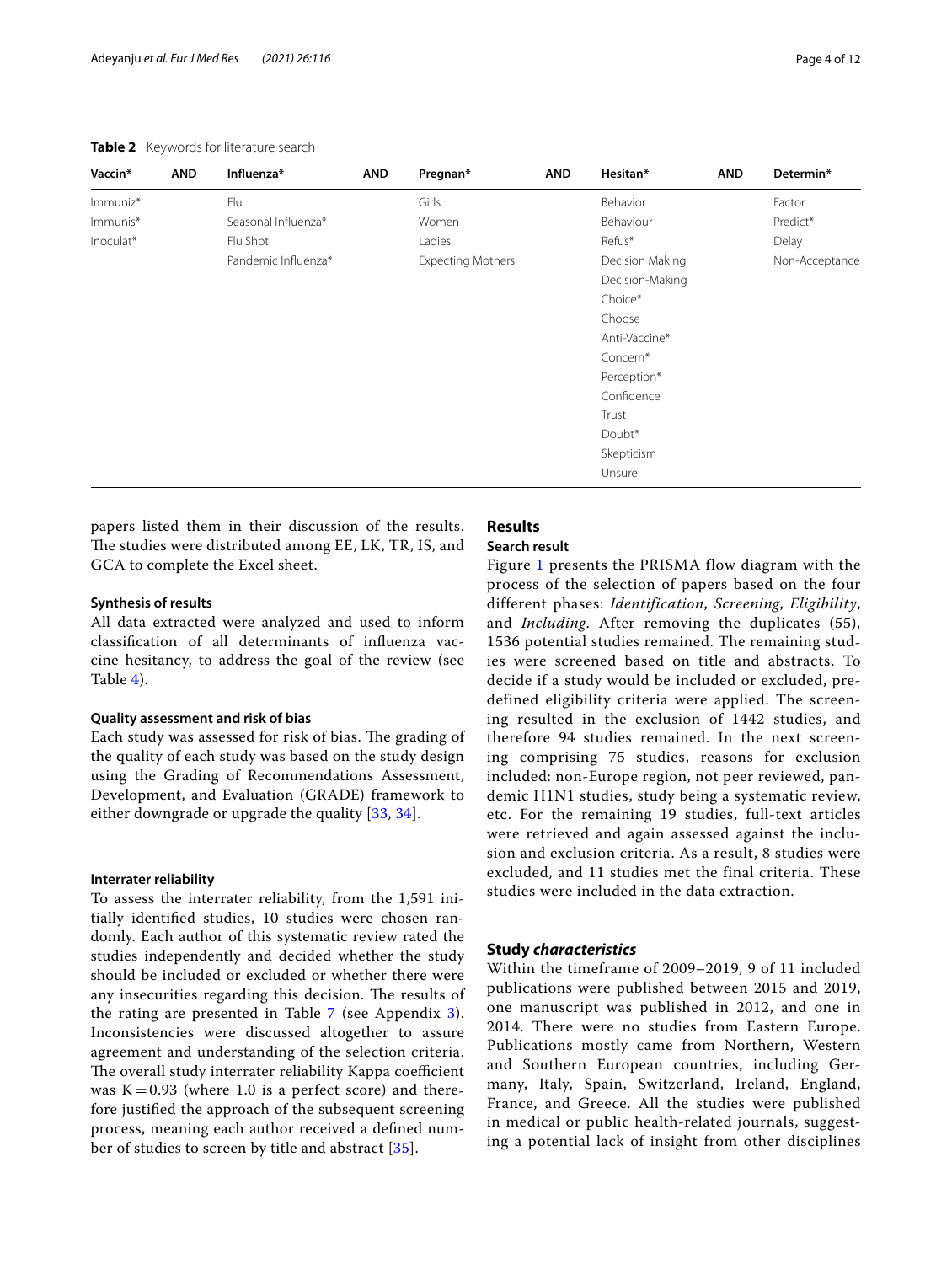

<span id="page-4-0"></span>such as psychology and health communication. Ten of eleven studies used a cross-sectional nonexperimental design, and in one case, a longitudinal study was conducted. Most of the studies followed a quantitative approach using standardized questionnaires. There were large differences in sample sizes between the studies, ranging from 198–11,752

participants (median participants 309, interquartile range 264–934).

# **Micro‑level analysis of determinants**

All identifed determinants are classifed into diferent factors, such as psychological, contextual, physical, sociodemographic, and others.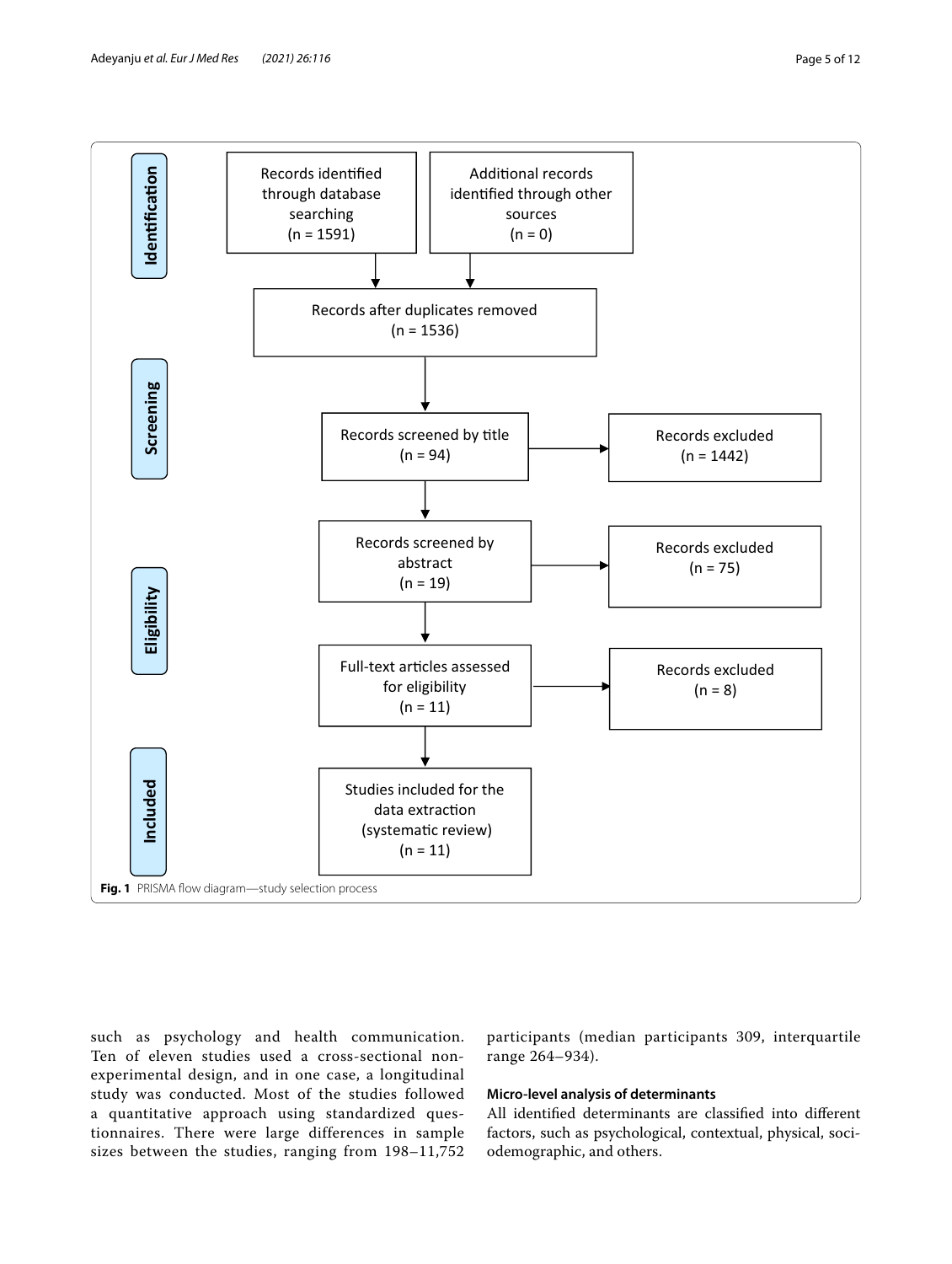#### <span id="page-5-0"></span>**Table 3** Data extraction

| General information             | Results                        |
|---------------------------------|--------------------------------|
| Authors of the study            | Primary objective determinants |
| Year of publication             | Psychological determinants     |
| Country                         | Sociodemographic determinants  |
|                                 | Physical determinants          |
| Method                          | Contextual determinants        |
| Sample size and characteristics | Quality                        |
| Study design                    | Risk of bias/limitations       |
| Focus: hesitancy or uptake      |                                |
|                                 | Reviewers' assessment          |
|                                 | Authors' recommendations       |
|                                 | Comments                       |
|                                 |                                |

# **Psychological factors** *Infuenza risk perception*

Seven studies described how risk perception infuences vaccine hesitancy [[36](#page-11-1)–[42](#page-11-2)]. A low-risk perception can result from the denial of the threats from an infuenza infection, and the perception that the personal risk is low. In a study conducted by Vila-Candel et al. [[41](#page-11-3)], 23% believed that they were not at risk of contracting infuenza while being pregnant. Some women not only underestimated their personal risk of getting the fu, but also thought that the risks of adverse events from the vaccine were higher compared to the efects of an infuenza infection [\[15](#page-10-13)]. In an Italian study, 48.3% of the women stated that getting vaccinated was not a priority for them [[39\]](#page-11-4).

## *Concerns about safety and risks of the vaccine*

When it comes to infuenza vaccination, many pregnant women had concerns about the safety of the vaccine.

#### <span id="page-5-1"></span>**Table 4** Summary of fndings

| <b>Authors</b>                           |            | Year Country |        | Sample size Vaccine hesitancy measures used                    | Main determinants of influenza vaccine<br>hesitancy                                                                                                     |
|------------------------------------------|------------|--------------|--------|----------------------------------------------------------------|---------------------------------------------------------------------------------------------------------------------------------------------------------|
| Blanchard-Rohner et al. 2012 Switzerland |            |              | 261    | Self-reported vaccine uptake (yes/no)                          | Lack of information by health care professionals<br>Belief that vaccine is unsafe during pregnancy<br>Anti-vaccine attitude                             |
| Bödeker et al.                           |            | 2014 Germany | 1030   | Self-reported vaccine uptake (yes/no)                          | Lack of trust in vaccine<br>Belief that vaccine is not necessary<br>Lack of knowledge about the importance during<br>pregnancy<br>Anti-vaccine attitude |
| Bödeker et al.                           | 2015       | Germany      | 838    | Self-reported vaccine uptake (yes/no)                          | That flu shot is not necessary<br>Lacking awareness of influenza vaccination rec-<br>ommendations for pregnant women<br>Mistrust in vaccine             |
| Descamps et al.                          |            | 2019 France  | 11.752 | Self-reported vaccine uptake (yes/no)                          | Multiparity<br>Less than postgraduate education                                                                                                         |
| Maltezou et al.                          |            | 2019 Greece  | 304    | Self-reported vaccine uptake (yes/no)                          | Fear of adverse events (for them or the fetus)<br>Influenza vaccination is not necessary<br>No risk to get influenza<br>Against all vaccinations        |
| Maurici et al.                           | 2015 Italy |              | 309    | Self-reported vaccine uptake (yes/no)                          | No need for the vaccination<br>Opposition to vaccination<br>Flu shot not recommended                                                                    |
| O'Shea et al.                            |            | 2018 Ireland | 198    | Self-reported vaccine uptake (yes/no)                          | Lack of recommendation by health care providers<br>Lack of knowledge                                                                                    |
| Prospero et al.                          | 2019 Italy |              | 266    | Self-reported vaccine uptake (yes/no)                          | Drug objection<br>Low risk perception                                                                                                                   |
| Tuells et al.                            |            | 2018 Spain   | 1569   | Self-reported vaccine status                                   | Unawareness of vaccine recommendation<br>Belief that vaccination is not necessary                                                                       |
| Vila-Candel et al.                       | 2016       | Spain        | 200    | Medical records, immunization regis-<br>try, and self-reported | Underestimation of personal risk<br>Lack of information                                                                                                 |
| Wilcox et al.                            |            | 2019 England | 314    | Self-reported vaccine uptake (yes/no)                          | Concerns about side-effects<br>Doubts about effectiveness<br>Doubts about need                                                                          |

Overview of the studies considered in the systematic review. Authors, year of publication, country of study collection, and number of participants are listed. Measurements of vaccine hesitancy are listed. Determinants were considered important when the authors of the original papers listed them in their discussion of the results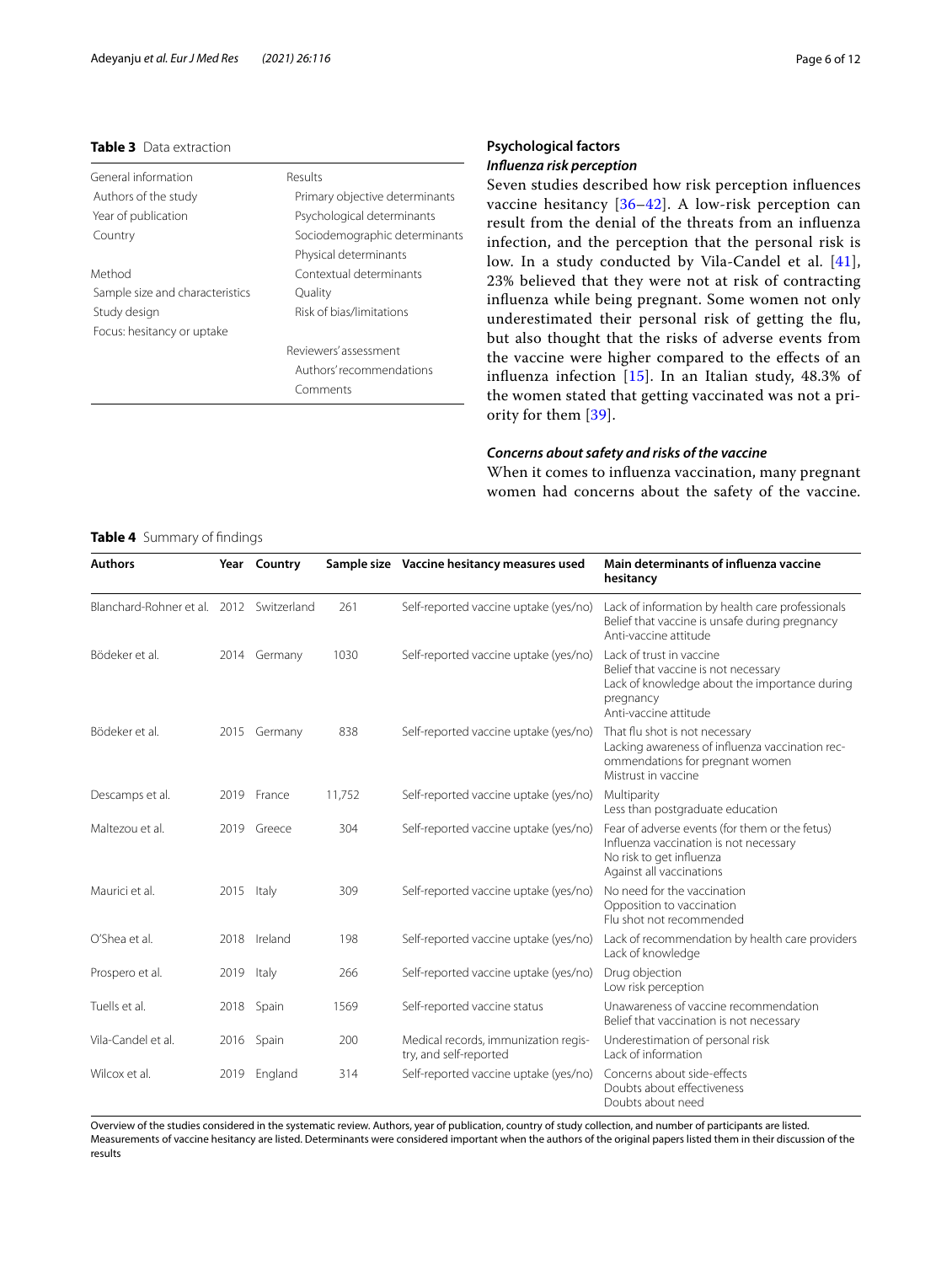These concerns are related to the health of the mother as well as the unborn child, as pregnant women also fear that the vaccine could harm their children. These concerns are refected in reported feelings of mistrust and insecurity. Five of the 11 studies identifed these safety concerns as the most important factors contributing to vaccine hesitancy [[36](#page-11-1)[–38](#page-11-5), [42](#page-11-2), [43](#page-11-6)]. For example, a German study found that 60.4% of expectant mothers believe that the vaccine is unsafe during pregnancy and therefore mistrust the vaccine [[36\]](#page-11-1). In a qualitative study conducted in Ireland, pregnant women who were hesitant to get vaccinated stated that they were afraid of possible risks of the vaccination, although unable to name specific dangers  $[44]$  $[44]$ . This shows that negative attitudes toward vaccination can result from poor knowledge or misconceptions.

#### *Anti‑vaccination attitude*

Vaccine hesitancy can also result from negative attitudes toward vaccination in general. Maurici et al. [\[39](#page-11-4)] found that 28.8% of their sample refused all kinds of vaccinations for themselves or their children. While some women are opposed to vaccines in general, others specifcally refuse to get vaccinated during pregnancy [[43](#page-11-6)]. Furthermore, some women are susceptible to conspiracy theories that infuence their decision against vaccination. In an Italian study, 6% of the women stated that vaccination is a business model motivated by the Pharma company's desire for more proft [[15\]](#page-10-13).

# *Low vaccine efectiveness*

There were also concerns associated with the effectiveness of the vaccination itself. Some women stated that the vaccine was not efective in preventing an infuenza infection and therefore refused to get vaccinated [\[15](#page-10-13), [42,](#page-11-2) [43\]](#page-11-6).

# **Contextual factors**

# *Information and recommendations given by health care providers*

We observed that barriers against vaccination during pregnancy on the contextual level are partly due to the lack of information and adequate recommendations by health care providers. As a result, a signifcant number of pregnant women do not know about the general infuenza vaccine recommendation in pregnancy at all. Reasons for the lack of knowledge include that healthcare workers also lack knowledge around infuenza vaccination, and that information about vaccine accessibility is not available  $[15, 43]$  $[15, 43]$  $[15, 43]$  $[15, 43]$ . A Swiss study found a lack of support or recommendations from health care professionals that did not refect the Swiss local public health guidance (43%) [[43](#page-11-6)]. In a study conducted by Maurici et al. [\[39\]](#page-11-4), 22.4% of the women sampled reported that the vaccine was not directly ofered to them by physicians. Additionally, some health care providers even recommended against uptake of the infuenza vaccine [[39](#page-11-4)], although there was no clear medical or public health reason to do so.

The results show that not knowing about the recommendation to get vaccinated was a relevant factor. In a German study, 44.1% of the unvaccinated women were unaware of the official vaccination recommendation [[37](#page-11-8)]. Tuells et al. [[40\]](#page-11-9) found that nearly 30% of pregnant women in Valencia, Spain, did not know about the recommendation to get vaccinated against infuenza.

# **Physical factors**

# *Proximity of childbirth*

One of the reasons for not getting vaccinated was proximity to childbirth. Even though infuenza vaccination is recommended for women in their second or third trimester of pregnancy, some women fear that getting vaccinated then can be dangerous or that it is not necessary because childbirth is close [[41](#page-11-3)]. An additional factor is multiparity, possibly resulting from experiences of not having been infected with infuenza during prior pregnancies [[45](#page-11-10)].

#### *Prior infuenza vaccination*

Other reasons for refusal of vaccination included the individual's experience with previous infuenza vaccination and other vaccines. The experience of other people within the individual's network who had bad experiences also impacts infuenza vaccination during pregnancy [[15,](#page-10-13) [36\]](#page-11-1).

#### **Sociodemographic factors**

Determinants for not getting vaccinated by sociodemographic status included being an ethnic minority, having a lower educational level, and being an immigrant or refugee [\[45\]](#page-11-10).

#### **Other factors**

Other factors mentioned were the need for time to think about a decision, as well as the fear of needles and drug objections [\[15\]](#page-10-13).

#### **Quality assessment and risk of bias**

To assess the quality of the included studies, an overall benchmark was made based on the study design; thereafter, the downgrade/upgrade framework was applied using GRADE indictors [[34,](#page-10-30) [46](#page-11-11)]. Factors that described the quality of the study were assessed. Attention was paid to factors resulting in selection or reporting biases as well as sample size. The final quality assessment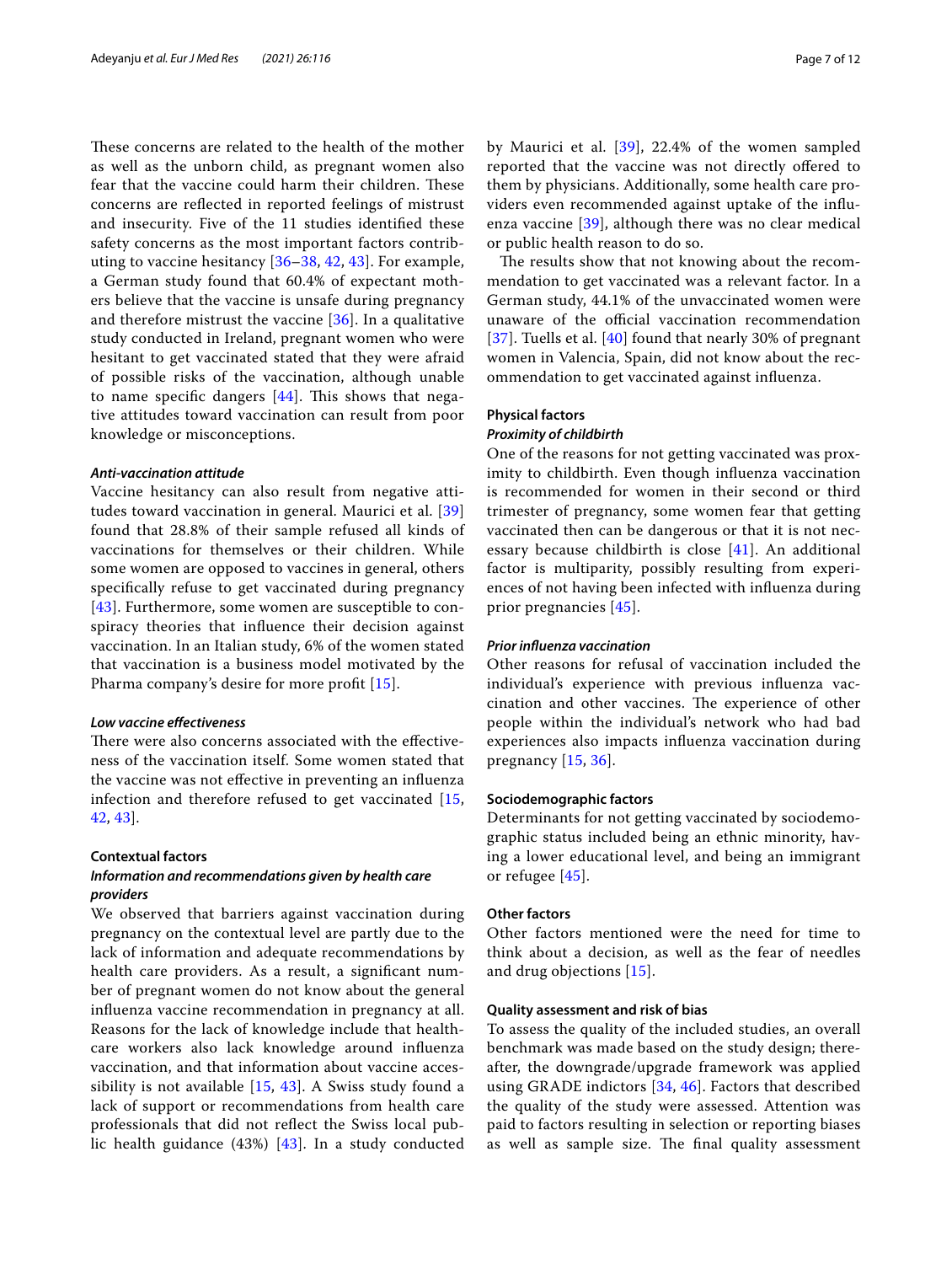# <span id="page-7-0"></span>**Table 5** Quality assessment of studies

| Author             |      | Year Study design                                                                   |        | Sample size Risks of bias                                                                                                                                                                                                                  | <b>Overall quality</b> |
|--------------------|------|-------------------------------------------------------------------------------------|--------|--------------------------------------------------------------------------------------------------------------------------------------------------------------------------------------------------------------------------------------------|------------------------|
|                    |      | Blanchard-Rohner et al. 2012 Cross-sectional study, quantitative ques-<br>tionnaire | 261    | Selection bias: women without Swiss<br>nationality were included in the sample                                                                                                                                                             | Moderate               |
| Bödeker et al.     |      | 2014 Cross-sectional study, quantitative ques-<br>tionnaire                         | 1030   | Selection bias: overrepresentation of<br>women who are generally more inter-<br>ested in health topics,<br>exclusion of women with insufficient<br>knowledge of German language<br>Reporting bias: vaccination status was<br>self-reported | Moderate               |
| Bödeker et al.     | 2015 | Longitudinal study, quantitative, standard-<br>ized questionnaire                   | 838    | Selection bias:<br>overrepresentation of women with a<br>higher educational level, underrepre-<br>sentation of women with immigration<br>backgrounds<br>Reporting bias: vaccination status was<br>self-reported                            | Low                    |
| Descamps et al.    |      | 2019 Interview and medical records                                                  | 11,752 | Selection bias: underrepresentation of<br>women with immigration backgrounds                                                                                                                                                               | Moderate               |
| Maltezou et al.    |      | 2019 Cross-sectional study, quantitative, stand-<br>ardized questionnaire           | 304    | Selection bias: low percentage of women<br>in sample who were not vaccinated                                                                                                                                                               | Moderate               |
| Maurici et al.     |      | 2015 Cross-sectional study, quantitative, stand-<br>ardized questionnaire           | 309    | Selection bias:<br>overrepresentation of women who were<br>generally more interested in health topics<br>Reporting bias: vaccination status was<br>self-reported                                                                           | Low                    |
| O'Shea et al.      |      | 2018 Cross-sectional study, qualitative, semi-<br>structured interviews             | 198    | Selection bias: exclusion of women with<br>immigration background, underrepresen-<br>tation of non-vaccinated women                                                                                                                        | Low                    |
| Prospero et al.    |      | 2019 Cross-sectional study, quantitative ques-<br>tionnaire                         | 366    | Selection bias: women who were gener-<br>ally more interested in health topics, high<br>percentage of women in third trimester,<br>overrepresentation of women with nega-<br>tive attitudes toward vaccination                             | Low                    |
| Tuells et al.      |      | 2018 Cross-sectional, descriptive study                                             | 1569   | Selection bias not further specified                                                                                                                                                                                                       | Moderate               |
| Vila-Candel et al. |      | 2016 Cross-sectional study, qualitative tel-<br>ephone interviews                   | 200    | Selection bias: overrepresentation of<br>women with health-seeking behavior                                                                                                                                                                | Moderate               |
| Wilcox et al.      |      | 2019 Cross-sectional study, quantitative and<br>qualitative questionnaire           | 314    | Selection bias:<br>possibly missing subsets of population<br>who were anti-vaccination<br>Reporting bias: self-report of vaccine<br>status                                                                                                 | Low                    |

showed that six studies were of moderate quality and fve were assumed to be of low quality (see Table [5\)](#page-7-0). See Appendix [2](#page-9-3) for defnitions (High/Moderate/Very Low/ Low).

# **Discussion**

This review summarized relevant determinants of infuenza vaccine hesitancy that 11 qualitative and quantitative studies identifed among pregnant women in Europe. The most frequently reported factors were psychological determinants, such as low risk perception, concerns about the risks and safety of the vaccine, poor knowledge, and anti-vaccine attitudes [[36–](#page-11-1)[40](#page-11-9), [42\]](#page-11-2). Misperceptions about the vaccine exist in part because

there is a lack of knowledge. Pregnant women are insuffciently informed about the risks of an infuenza infection [[36,](#page-11-1) [37,](#page-11-8) [40,](#page-11-9) [41](#page-11-3), [44](#page-11-7)], which is directly related to existing negative attitudes toward vaccination [[36](#page-11-1)[–39](#page-11-4), [43\]](#page-11-6). The lack of information or recommendations from health care providers is one of the factors that contributed to vaccine hesitancy [[39](#page-11-4), [43](#page-11-6), [44](#page-11-7)].

To decrease vaccine hesitancy, it is essential to increase knowledge on several areas including—the seasonal infuenza itself, vaccine safety and efectiveness, when fu shots are recommended, and risk perceptions of infuenza among pregnant women in Europe. Therefore, the low risks associated with the vaccine (both for the mother and the unborn child)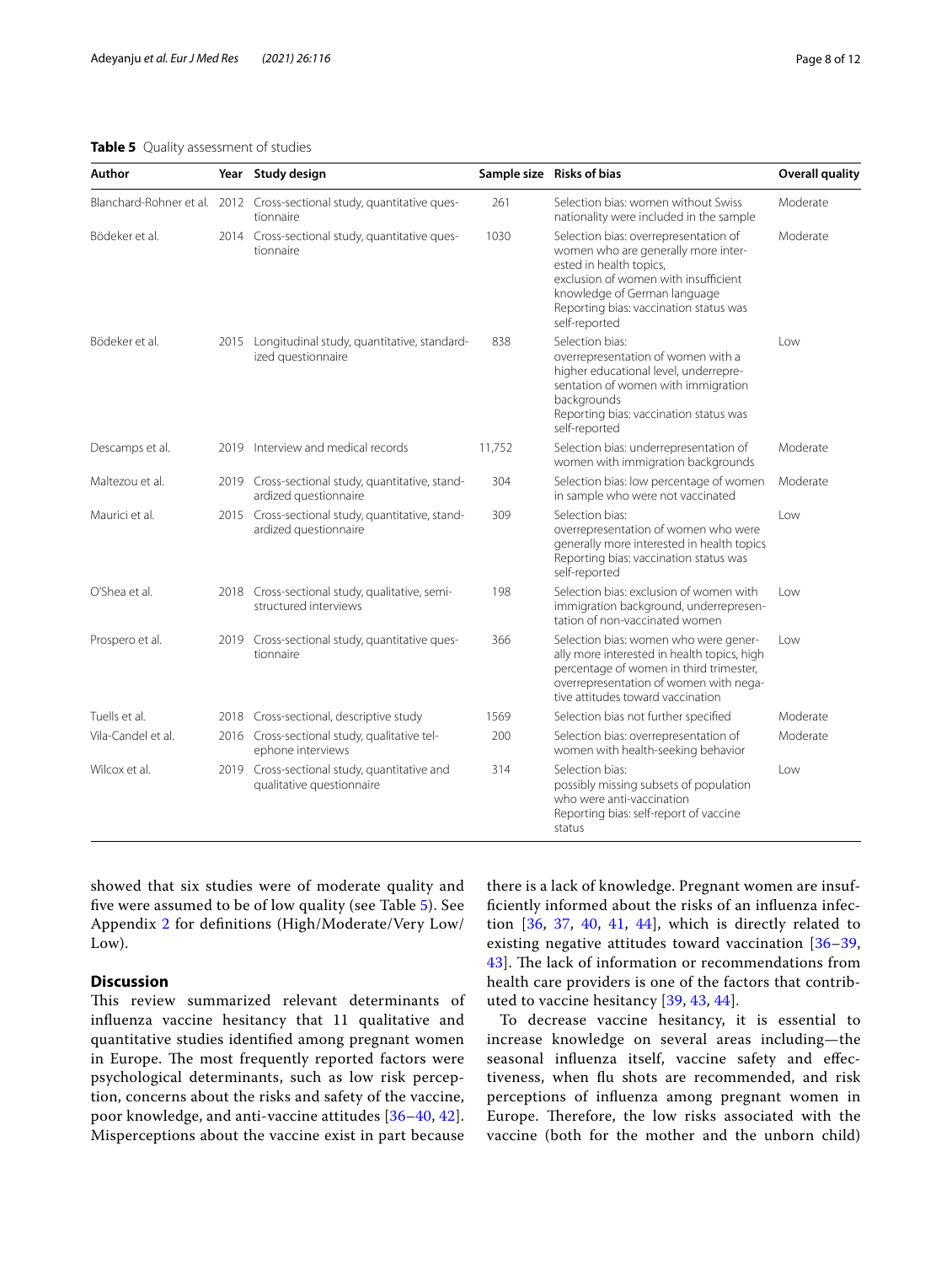should be better communicated, along with increased awareness of the risks associated with an infuenza infection. Primary caregivers play a crucial role in women's decisions to get vaccinated because they are in direct contact with expectant mothers and can therefore provide the appropriate education. Health care providers should openly engage in discussions with pregnant women about vaccination and emphasize the evidence base around safety and efectiveness [[42](#page-11-2)].

Vila-Candel et al.  $[41]$  $[41]$  stress that a combination of information materials and interpersonal recommendations from doctors or health care providers is the best solution to increase vaccine uptake. One of the problems identifed here is the overall consistency and lack of information and recommendations from health care workers to pregnant women about the vaccination. Hence, interventions aimed at decreasing vaccine hesitancy should incorporate increasing knowledge and confdence of healthcare workers on the safety and efectiveness of vaccines and provide respective information material. To improve confdence, policy-makers should focus on interventions capable of invoking positive attitude toward vaccines, i.e., addressing issues such as vaccine adverse events, fear of needles, and disinformation about vaccines [[24\]](#page-10-22).

Mistrust and misinformation can be spread by healthcare providers. Thus, programs that assist health care providers in improving their vaccine communication skills as well as educate them about evidence-based responses to the most frequent concerns of pregnant mothers are necessary  $[47, 48]$  $[47, 48]$  $[47, 48]$ . The important role of healthcare providers in increasing vaccination demand needs to be adequately leveraged, because caregivers of infants are more likely to be nudged by physician recommendations or other trusted sources [[49,](#page-11-14) [50\]](#page-11-15).

Vaccine risk communication plays an essential role in addressing the psychological antecedence of vaccination behavior, especially risk perception [[51\]](#page-11-16). Several studies have demonstrated risk beliefs and anticipated concern about vaccine-preventable diseases to correlate reliably with getting vaccinated [[48](#page-11-13)]. Hence, proper identifcation of the causes of low-risk perception is important to design appropriate strategies. Those strategies are already applied in research on other target groups, such as childhood vaccination, HPV in adolescents, and vaccination in the elderly. Efective strategies that could be tested are, among others, education of health care workers for patient communication, evaluated misinformation debunking [\[52\]](#page-11-17), and extended knowledge about preventable sequelae [[53\]](#page-11-18). Also, although vaccine mandate has generated controversy overtime, but have been efective intervention toward population behavior change in some settings; hence, a consideration would be advised, especially for countries with high infuenza infection rate with corresponding low vaccination demand [[54\]](#page-11-19).

Although infuenza vaccination uptake in pregnant women difers across regions (US: 20%; Asia: 9.4– 37.8%; South America: 3–97%; Australia 27%) [[55–](#page-11-20)[58](#page-11-21)], the reasons for vaccine uptake seem similar: confdence in their safety and efectiveness [\[25\]](#page-10-23) and risk-perceptions for diseases and vaccines [\[59\]](#page-11-22) are globally important. Most of the studies, worldwide and in this review, found several reasons for vaccine hesitancy, but only a few used systematically validated multidimensional models such as the 5C model [[23\]](#page-10-21). Besides *Confdence* and *Complacency* (lack of risk perceptions), this model also includes *Constraints* (perceived structural barriers), *Calculation* (the process of information search during the vaccination decision), and *Collective Responsibility* (the value of community immunity and motivation to protect vulnerable others through one's own vaccination). Explicitly, the last determinant could be vital for prospective mothers and should be explored in future research.

Hence, to achieve increased uptake and overcome the low demand for seasonal infuenza vaccines among pregnant women in Europe, in line with this review's primary objective, a stronger focus must be directed at addressing the identifed individual determinants of infuenza vaccine hesitancy.

#### **Limitations**

This review has several limitations, including the quality of included studies. Majority of the studies assessed self-reported vaccination status. The quality of selfreported data can be limited due to social desirability and false statements; therefore, we cannot rule out that the results of the review were afected by reporting biases. The findings may have further been affected by selection bias. Within the studies, there was an underrepresentation of women with a migration status. Additionally, women with high educational levels and those who are generally more interested in health topics were overrepresented. Also, there was geographical bias: there were no studies from Eastern Europe, as most of the studies were conducted in Northern, Western or Southern European countries. Additionally, the restriction of the search strategy to only articles in the English language may have produced biased search results and afected the above because it excluded articles from journals in other languages. Therefore, all the above limitations indicate that more evidence is required around vaccine confdence in pregnant women from underrepresented regions and populations. We considered determinants where the authors of the included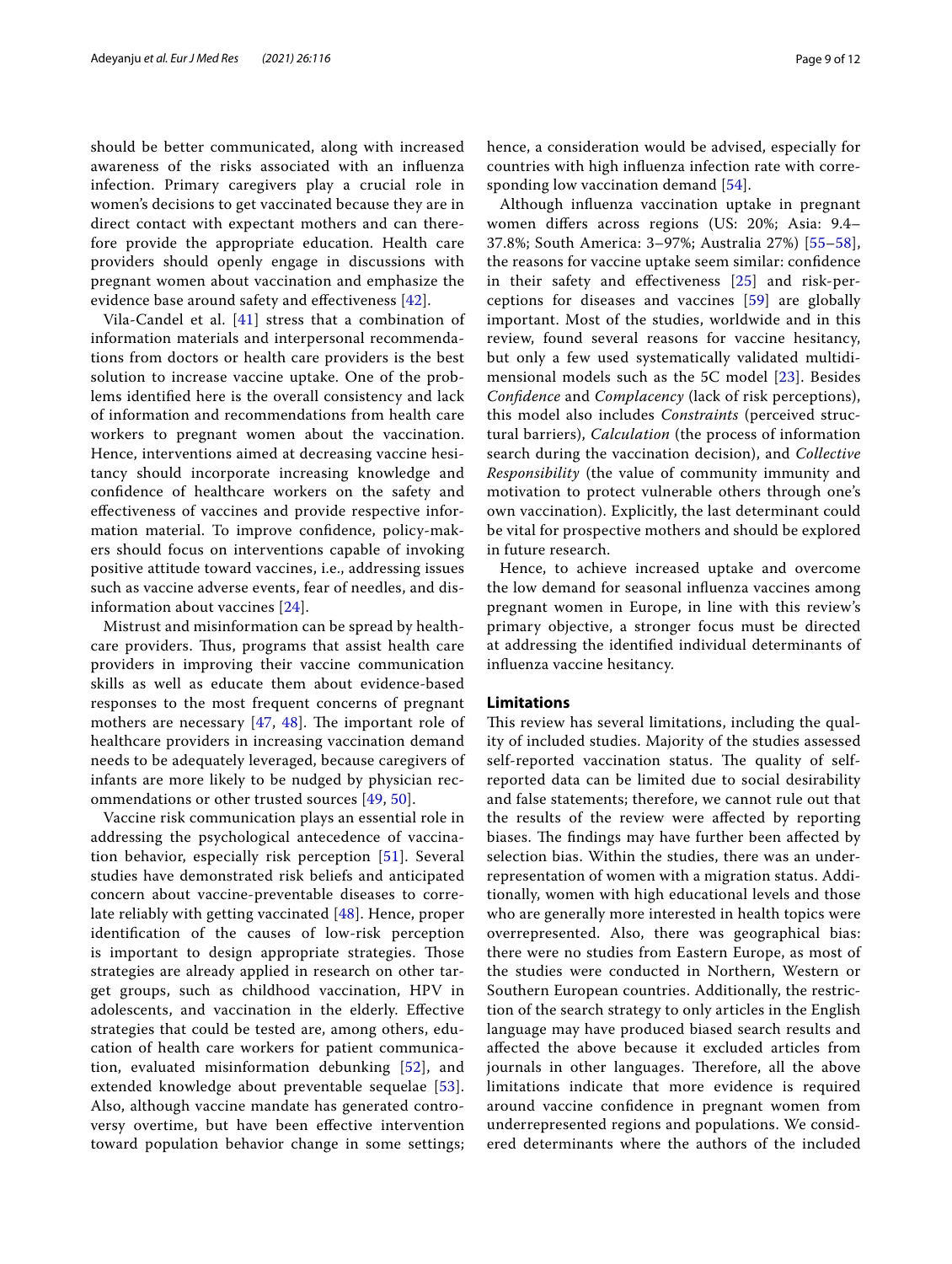studies listed them in the discussion of their manuscripts, thus our fndings may be infuenced by the authors own perceptions of important determinants.

The systematic distribution of reasons for vaccination decisions identifed here will allow interventions for pregnant women to be more targeted, and hopefully also more efective, in the future.

# **Conclusion**

This review highlighted several determinants of vaccine hesitancy in populations of pregnant women in Europe. Perceptions around safety issues and adverse events were common. We conclude that the education of healthcare providers is crucial to give stronger recommendations and address concerns efectively. Further research should focus on marginalized population groups, such as women with a migration background or other groups who struggle to access healthcare. Among these groups, specifc social or cultural determinants may be particularly relevant. This review contributes to further research and practical applications of fndings to address infuenza vaccine hesitancy among pregnant women in Europe.

## <span id="page-9-0"></span>**Appendix 1: Search string**

((Vaccin\* OR Immuniz\* OR Immunis\* OR Inoculat\*) AND (Infuenza\* OR Flu OR Flu shot OR Seasonal Infuenza\* OR Pandemic Infuenza\*) AND (Pregnan\* OR Girls OR Women OR Ladies OR Expecting Mothers) AND (Hesitan\* OR Behavior OR Behaviour OR Refus\* OR Decision Making OR Decision-Making OR Choice\* OR Choose OR Anti-Vaccin\* OR Concern\* OR Perception\* OR Confdence OR Trust OR Doubt\* OR Unsure OR Scepticism) AND (Determin\* OR Factor OR Predict\* OR Non-Acceptance OR Delay)).

# <span id="page-9-3"></span>**Appendix 2**

See Table [6.](#page-9-4)

# <span id="page-9-2"></span>**Appendix 3**

See Table [7](#page-9-1)

# <span id="page-9-1"></span>**Table 7** Interrater reliability test

|                     |    | Raters        |    |           |             |
|---------------------|----|---------------|----|-----------|-------------|
| <b>Study number</b> | TR | LK            | IS | <b>EE</b> | % agreement |
| #1                  |    |               |    |           | 1.00        |
| #2                  |    |               |    |           | 1.00        |
| #3                  | 2  |               |    |           | 0.75        |
| #4                  |    |               |    |           | 1.00        |
| #5                  |    |               |    |           | 1.00        |
| #6                  |    |               | 1  |           | 1.00        |
| #7                  |    |               | 1  |           | 1.00        |
| #8                  | 0  | 0             | 0  | $\Omega$  | 1.00        |
| #9                  |    |               |    |           | 1.00        |
| #10                 |    | $\mathcal{P}$ | 2  |           | 0.50        |

Study interrater reliability  $K=0.93$ 

Interrater reliability:  $0=$  include,  $1=$  exclude,  $2=$  unsure

#### **Abbreviations**

CEREB: Centre for Empirical Research in Economics and Behavioural Science; UNICEF: United Nations Children Emergency Fund; VPD: Vaccine Preventive Disease; WHO: World Health Organization; PRISMA: Preferred Reporting Items for Systematic Reviews and Meta-Analyses; PICO: Population Intervention Comparator Outcome; GRADE: Grading of Recommendations Assessment, Development, and Evaluation; HPV: Human Papillomavirus; CEREB: Center for Empirical Research in Economics and Behavioural Science.

#### **Acknowledgements**

Not applicable.

#### **Authors' contributions**

Abstract and introduction: TR, LK, and GCA. Methodology: EE, IS, and GCA. Study selection process: TR, LK, IS, and EE. Data extraction: EE, LK, and GCA. Quality assessment: LK, EE, and GCA. Discussion and Result analysis: TR, LK, MH, and GCA. Writing–original draft: TR, LK, MH, CB, SE, and GCA. Writing–review and editing: EE, MH, CB, SE, LK, and GCA. All authors have read and approved the fnal manuscript.

#### **Funding**

Open Access funding enabled and organized by Projekt DEAL.

#### **Availability of data and materials**

The datasets generated and/or analyzed are available at OSF.

| <b>Quality level</b> | Interpretation                                                                                                                                                                            |
|----------------------|-------------------------------------------------------------------------------------------------------------------------------------------------------------------------------------------|
| High                 | We are very confident that the true effect lies close to that of the estimate of the effect                                                                                               |
| Moderate             | We are moderately confident in the effect estimate: the true effect is likely to be close to the estimate of the effect, but there is a<br>possibility that it is substantially different |
| l ow                 | Our confidence in the effect estimate is limited: the true effect may be substantially different from the estimate of the effect                                                          |
| Very low             | We have very little confidence in the effect estimate: the true effect is likely to be substantially different from the estimate of effect                                                |
|                      |                                                                                                                                                                                           |

#### <span id="page-9-4"></span>**Table 6** Quality of evidence rating (Balshem et al. 2011)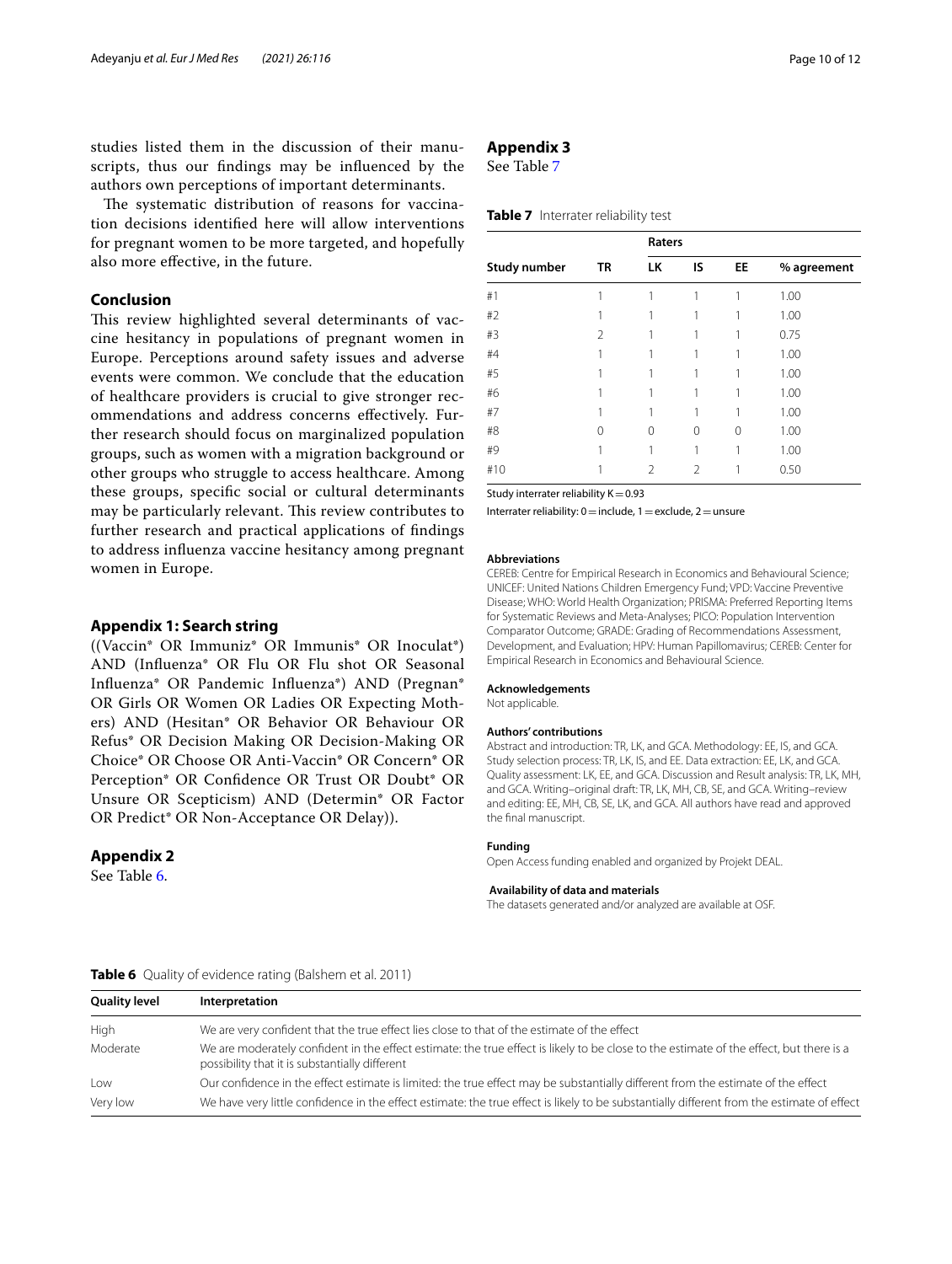### **Declarations**

**Ethics approval and consent to participate** Not applicable.

#### **Consent for publication**

All authors have read and approved the fnal manuscript.

#### **Competing interests**

The authors declare that they have no competing interests.

#### **Author details**

<sup>1</sup> Centre for Empirical Research in Economics and Behavioural Science (CEREB), University of Erfurt, Erfurt, Germany. <sup>2</sup>Media and Communication Science, University of Erfurt, Erfurt, Germany. <sup>3</sup> Willy Brandt School of Public Policy, University of Erfurt, Erfurt, Germany. <sup>4</sup>Clinical Informatics Research Unit, Faculty of Medicine, University of Southampton, Southampton, UK.

#### Received: 31 March 2021 Accepted: 12 September 2021 Published online: 28 September 2021

#### **References**

- <span id="page-10-0"></span>1. WHO Regional Office for Europe (WHO/Europe). Seasonal influenza. 2020. [http://www.euro.who.int/en/health-topics/communicable-diseases/infu](http://www.euro.who.int/en/health-topics/communicable-diseases/influenza/seasonal-influenza) [enza/seasonal-infuenza.](http://www.euro.who.int/en/health-topics/communicable-diseases/influenza/seasonal-influenza) Accessed 6 Nov 2020.
- <span id="page-10-1"></span>2. Iuliano AD, Roguski KM, Chang HH, Muscatello DJ, Palekar R, Tempia S, Cohen C, Gran JM, Schanzer D, Cowling BJ, Wu P, Kyncl J, Ang LW, Park M, Redlberger-Fritz M, Yu H, Espenhain L, Krishnan A, Emukule G, Mustaquim D. Estimates of global seasonal infuenza-associated respiratory mortality: a modelling study. Lancet. 2018;391(10127):1285–300.
- <span id="page-10-2"></span>3. World Health Organisation (WHO). Vaccines against infuenza WHO position paper–november 2012. Wkly Epidemol Rec. 2012;87(47):461–76.
- <span id="page-10-3"></span>4. Fell DB, Savitz DA, Kramer MS, Gessner BD, Katz MA, Knight M, Luteijn JM, Marshall H, Bhat N, Gravett MG, Skidmore B. Maternal infuenza and birth outcomes: systematic review of comparative studies. Int J Obstet Gynaecol. 2017;124(1):48–59. [https://doi.org/10.1111/147105-28.14143.](https://doi.org/10.1111/147105-28.14143)
- <span id="page-10-4"></span>5. Robinson DP, Klein SL. Pregnancy and pregnancy-associated hormones alter immune responses and disease pathogenesis. Horm Behav. 2012;62(3):263–71. [https://doi.org/10.1016/j.yhbeh.2012.02.023.](https://doi.org/10.1016/j.yhbeh.2012.02.023)
- <span id="page-10-5"></span>6. Meijer WJ, van Noortwijk AG, Bruinse HW, Wensing AM. Infuenza virus infection in pregnancy: a review. Acta Obstet Gynecol Scand. 2015;94(8):797–819.
- <span id="page-10-6"></span>7. Thompson MG, Kwong JC, Regan AK, Katz MA, Drews SJ, Azziz-Baumgartner E, Klein NP, Chung H, Effler PV, Feldman BS, Simmonds K, Wyant BE, Dawood FS, Jackson ML, Fell DB, Levy A, Barda N, Svenson LW, Fink RV, Ball SW, Naleway A, PREVENT Workgroup. Infuenza vaccine efectiveness in preventing infuenza-associated hospitalizations during pregnancy: a multi-country retrospective test negative design study, 2010–2016. Clin Infect Dis. 2019;68(9):1444–53. [https://doi.org/10.1093/cid/ciy737.](https://doi.org/10.1093/cid/ciy737)
- <span id="page-10-7"></span>8. European Centre for Disease Prevention and Control (ECDC). Scientifc advice on seasonal infuenza vaccination of children and pregnant women. Stockholm: ECDC. 2012.
- <span id="page-10-8"></span>9. Moniz MH, Beigi RH. Maternal immunization. Clinical experiences, challenges, and opportunities in vaccine acceptance. Hum Vaccin Immunother. 2014;10(9):2562–70.
- <span id="page-10-9"></span>10. Ständige Impfkommission. Empfehlungen der Ständigen Impfkommission beim Robert Koch-Institut—2019/2020. 2019. Accessed 4 May 2020.
- <span id="page-10-10"></span>11. Sullivan SG, Price OH, Regan AK. Burden, efectiveness and safety of infuenza vaccines in elderly, paediatric and pregnant populations. Ther Adv Vaccines Immunother. 2019;7:251513551982648. [https://doi.org/10.](https://doi.org/10.1177/2515135519826481) [1177/2515135519826481.](https://doi.org/10.1177/2515135519826481)
- <span id="page-10-11"></span>12. Kilich E, Dada S, Francis MR, Tazare J, Chico RM, Paterson P, et al. Factors that infuence vaccination decision-making among pregnant women: a systematic review and meta-analysis. PLoS ONE. 2020;15(7): e0234827. <https://doi.org/10.1371/journal.pone.0234827>.
- 13. Dudley MZ, Limaye RJ, Omer SB, O'Leary ST, Ellingson MK, Spina CI, Brewer SE, Chamberlain AT, Bednarczyk RA, Malik F, Frew PM, Salmon DA. Characterizing the vaccine knowledge, attitudes, beliefs, and intentions

of pregnant women in Georgia and Colorado. Hum Vaccin Immunother. 2020;16(5):1109–17. [https://doi.org/10.1080/21645515.2020.1717130.](https://doi.org/10.1080/21645515.2020.1717130)

- <span id="page-10-12"></span>14. O'Leary S, Riley L, Lindley MC, Allison M, Crane L, Hurley L, Beaty B, Brtnikova M, Albert A, Fisher A, Jiles A, Kempe A. Vaccine refusal among pregnant women: a National survey of obstetrician-gynecologists. Open Forum Infect Dis. 2017;4(suppl\_1):515–515. [https://doi.org/10.1093/ofd/](https://doi.org/10.1093/ofid/ofx163.1338) [ofx163.1338.](https://doi.org/10.1093/ofid/ofx163.1338)
- <span id="page-10-13"></span>15. Prospero E, Galmozzi S, Paris V, Felici G, Barbadoro P, D'Alleva A, Zocco G, Ciavattini A. Factors infuencing refusing of fu vaccination among pregnant women in Italy: healthcare workers' role. Infuenza Other Respir Viruses. 2019;13(2):201–7. <https://doi.org/10.1111/irv.12600>.
- <span id="page-10-14"></span>16. European Centre for Disease Prevention and Control (ECDC). Press Release: Low uptake of seasonal infuenza vaccination in Europe may jeopardise capacity to protect people in next pandemic. Copenhagen/ Stockholm: ECDC. 2018.
- <span id="page-10-15"></span>17. Dubé E, Laberge C, Guay M, Bramadat P, Roy R, Bettinger JA. Vaccine hesitancy: an overview. Hum Vaccin Immunother. 2013;9(8):1763–73. [https://](https://doi.org/10.4161/hv.24657) [doi.org/10.4161/hv.24657](https://doi.org/10.4161/hv.24657).
- <span id="page-10-16"></span>18. World Health Organization (WHO). 2019. "Ten threats to global health in 2019" [https://www.who.int/news-room/spotlight/ten-threats-to-global](https://www.who.int/news-room/spotlight/ten-threats-to-global-health-in-2019)[health-in-2019](https://www.who.int/news-room/spotlight/ten-threats-to-global-health-in-2019). Retrieved Dec. 1, 2020.
- <span id="page-10-17"></span>19. Lancet. COVID-19 vaccines: no time for complacency. Lancet. 2020;396(10263):1607. [https://doi.org/10.1016/S0140-6736\(20\)32472-7](https://doi.org/10.1016/S0140-6736(20)32472-7).
- <span id="page-10-18"></span>20. Nature. The COVID vaccine challenges that lie ahead. Nature. 2020;24(587):522.<https://doi.org/10.1038/d41586-020-03334-w>.
- <span id="page-10-19"></span>21. MacDonald NE, SAGE Working Group. Vaccine hesitancy: Defnition, scope and determinants. Vaccine. 2015;33(34):4161–4. [https://doi.org/10.](https://doi.org/10.1016/j.vaccine.2015.04.036) [1016/j.vaccine.2015.04.036](https://doi.org/10.1016/j.vaccine.2015.04.036).
- <span id="page-10-20"></span>22. MacDonald & SAGE Working Group, 2015, p. 4163.
- <span id="page-10-21"></span>23. Betsch C, Schmid P, Heinemeier D, Korn L, Holtmann C, Böhm R. Beyond confdence: development of a measure assessing the 5C psychological antecedents of vaccination. PLoS ONE. 2018;13(12):e0208601.
- <span id="page-10-22"></span>24. Adamu AA, Essoh TA, Adeyanju GC, Jalo RI, Saleh Y, Aplogan A, Wiysonge CS. Drivers of hesitancy towards recommended childhood vaccines in African settings: a scoping review of literature from Kenya, Malawi and Ethiopia. Expert Rev Vaccines. 2021. [https://doi.org/10.1080/14760584.](https://doi.org/10.1080/14760584.2021.1899819) [2021.1899819](https://doi.org/10.1080/14760584.2021.1899819).
- <span id="page-10-23"></span>25. Schmid P, Rauber D, Betsch C, Lidolt G, Denker M-L. Barriers of infuenza vaccination intention and behavior—a systematic review of infuenza vaccine hesitancy, 2005–2016. PLoS ONE. 2017;12(1): e0170550. [https://](https://doi.org/10.1371/journal.pone.0170550) [doi.org/10.1371/journal.pone.0170550](https://doi.org/10.1371/journal.pone.0170550).
- 26. Dubé E, Gagnon D, MacDonald N, Bocquier A, Peretti-Watel P, Verger P. Underlying factors impacting vaccine hesitancy in high income countries: a review of qualitative studies. Expert Rev Vaccines. 2018;17(11):989– 1004.<https://doi.org/10.1080/14760584.2018.1541406>.
- <span id="page-10-24"></span>27. Larson HJ, Jarrett C, Eckersberger E, Smith DMD, Paterson P. Understanding vaccine hesitancy around vaccines and vaccination from a global perspective: a systematic review of published literature, 2007–2012. Vaccine. 2014;32(19):2150–9. [https://doi.org/10.1016/j.vaccine.2014.01.081.](https://doi.org/10.1016/j.vaccine.2014.01.081)
- <span id="page-10-25"></span>28. Bisset KA, Paterson P. Strategies for increasing uptake of vaccination in pregnancy in high-income countries: a systematic review. Vaccine. 2018;36(20):2751–9. [https://doi.org/10.1016/j.vaccine.2018.04.013.](https://doi.org/10.1016/j.vaccine.2018.04.013)
- 29. Wilson RJ, Paterson P, Jarrett C, Larson HJ. Understanding factors infuencing vaccination acceptance during pregnancy globally: a literature review. Vaccine. 2015;33(47):6420–9. [https://doi.org/10.1016/j.vaccine.](https://doi.org/10.1016/j.vaccine.2015.08.046) [2015.08.046](https://doi.org/10.1016/j.vaccine.2015.08.046).
- <span id="page-10-26"></span>30. Yuen CYS, Tarrant M. Determinants of uptake of infuenza vaccination among pregnant women—a systematic review. Vaccine. 2014;32(36):4602–13.<https://doi.org/10.1016/j.vaccine.2014.06.067>.
- <span id="page-10-27"></span>31. Petrelli F, Contratti CM, Tanzi E. Vaccine hesitancy, a public health problem. Annali Ig Med Prev Comunità. 2018;2:86–103. [https://doi.org/10.](https://doi.org/10.7416/ai.2018.2200) [7416/ai.2018.2200.](https://doi.org/10.7416/ai.2018.2200)
- <span id="page-10-28"></span>32. Richardson WS, Wilson MC, Nishikawa J, Hayward RS. The well-built clinical question: a key to evidence-based decisions. ACP J Club. 1995;123(3):A12-13.
- <span id="page-10-29"></span>33. Balshem H, et al. GRADE guidelines: 3. Rating the quality of evidence. J Clin Epidemiol. 2011;64:401–6.
- <span id="page-10-30"></span>34. Schünemann HJ, Oxman AD, Vist GuE, Higgins JPT, Deeks JJ, Glasziou P, Guyatt GH, Cochrane Applicability and Recommendations Methods Group. Interpreting results and drawing conclusions. In: Higgins JPT, Sally